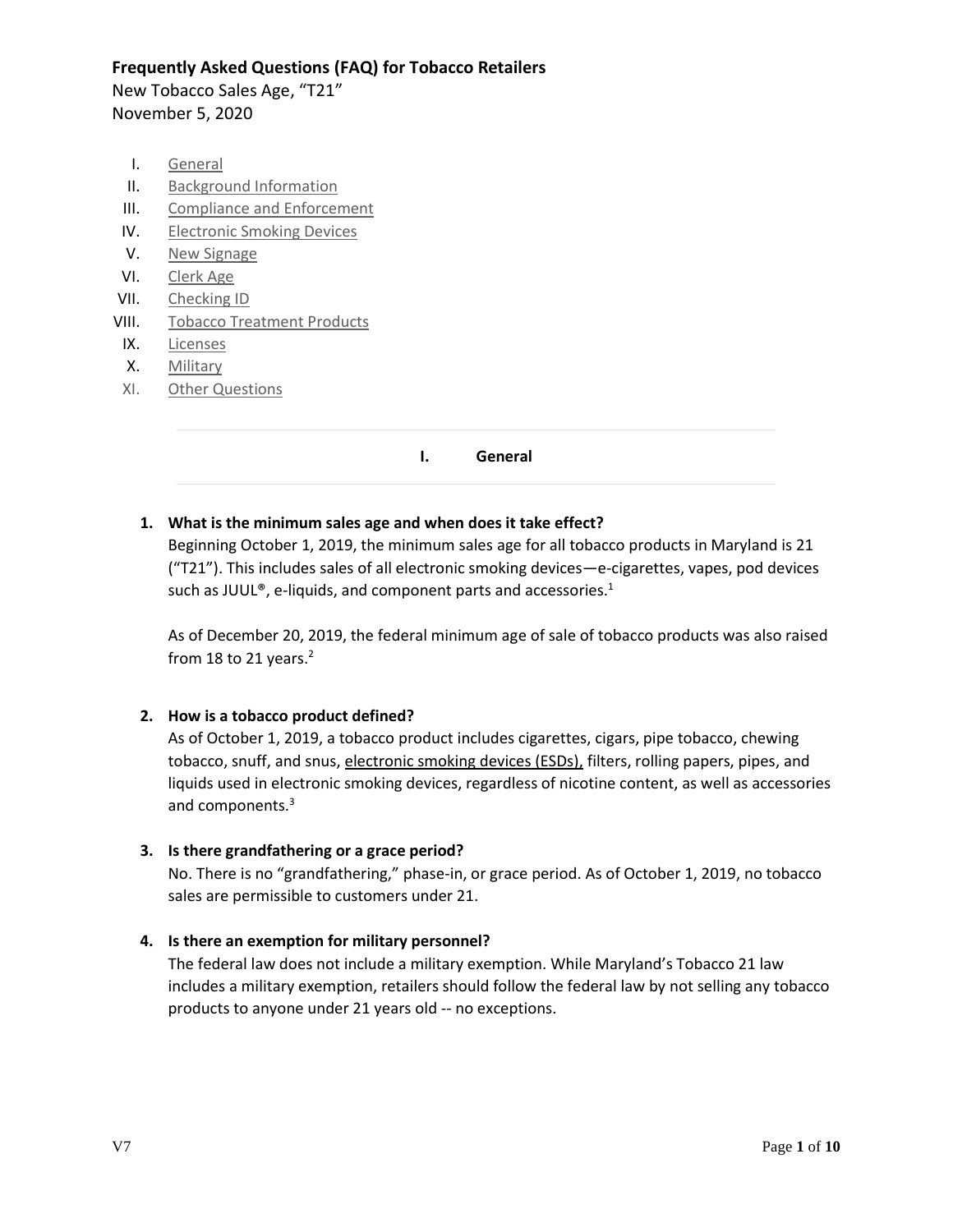New Tobacco Sales Age, "T21" November 5, 2020

# **5. Do retailers need to post T21 signs in their stores?**

Yes. Retailers are required to post a sign in a clearly visible location using letters at least one-half inch high that states, "NO PERSON UNDER THE AGE OF 21 MAY BE SOLD TOBACCO PRODUCTS WITHOUT MILITARY IDENTIFICATION."<sup>4</sup> The Maryland Department of Health mailed T21 compliant signs to all licensed tobacco retailers, including vape shops, across the state. T21 compliant signs are also available for download at [www.NoTobaccoSalesToMinors.com.](http://www.notobaccosalestominors.com/)

#### **II. Background Information**

# <span id="page-1-0"></span>**1. Why is raising the minimum sales age to 21 important?**

In 2018, the U.S. Surgeon General warned that e-cigarette use among youth is now an epidemic.<sup>5</sup> Between 2017 and 2018, current e-cigarette use increased 78 percent among U.S. high school students; in 2018, more than 3.6 million U.S. youth, including 1 in 5 high school students and 1 in 20 middle school students, reported current e-cigarette use.<sup>6</sup> Raising the sales age to 21 helps reduce youth access to e-cigarettes and other tobacco products, which reduces the likelihood of them ever starting to use tobacco. Most adults who smoke or use tobacco started by age 21.7

## **2. Have similar laws been implemented elsewhere?**

<span id="page-1-1"></span>As of December 20, 2019, the federal minimum age of sale of tobacco products was raised from 18 to 21 years. Additionally, at least 17 other states and 500 localities have raised the sales age to 21.8

## **III. Compliance and Enforcement**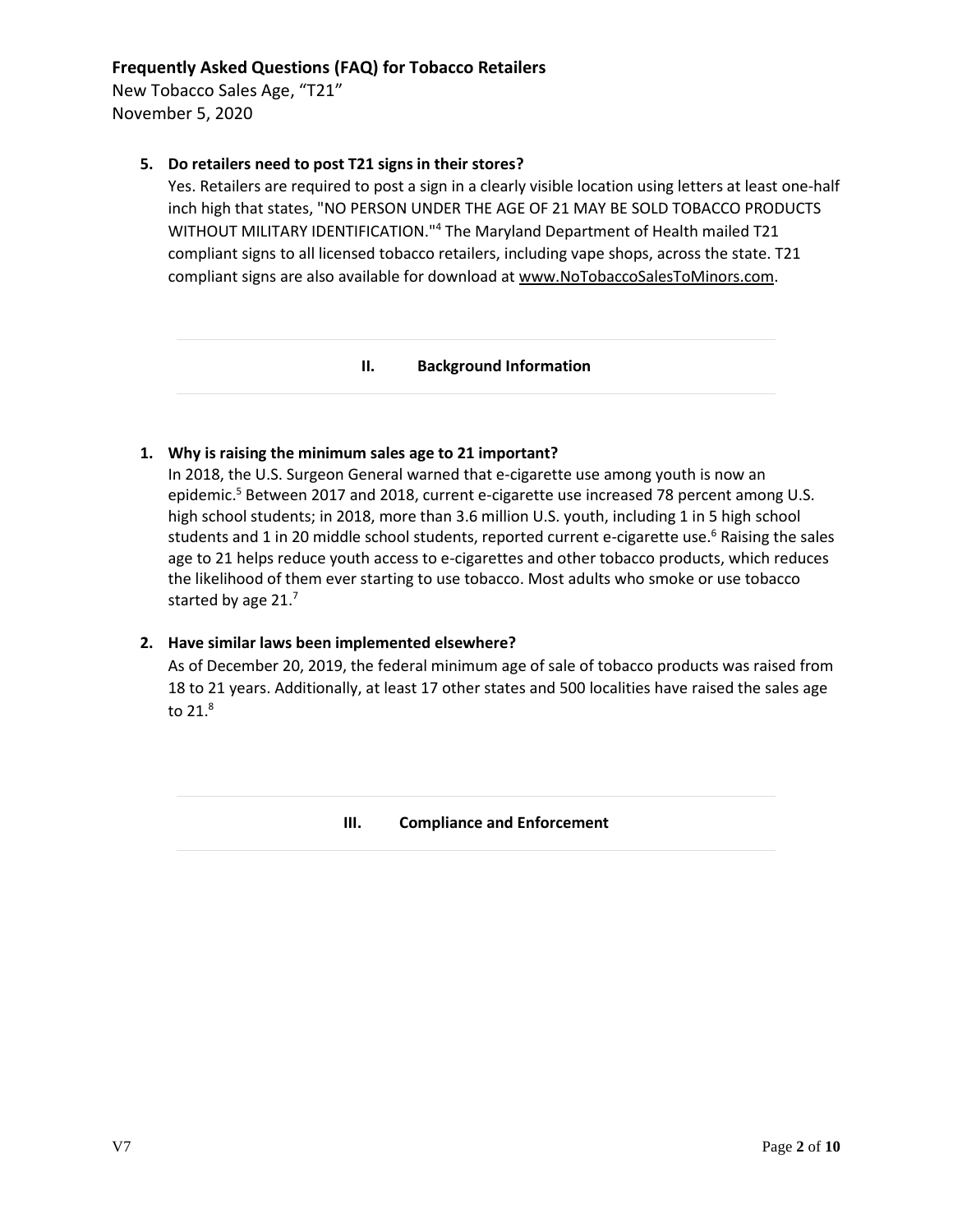New Tobacco Sales Age, "T21" November 5, 2020

# **1. What do retailers need to do to comply with the T21 law?**

Retailers need to:

- 1. Post an age of sale sign compliant with the Maryland T21 law in a clearly visible location.
- 2. Use a driver's license or government-issued ID to verify customer age.
- 3. Train all staff on the following steps for every tobacco sale:
	- Ask for valid ID from everyone under 27 attempting to purchase tobacco products (federal law\*).
	- Check ID to make sure each customer is at least 21.
	- Refuse to sell tobacco products to everyone under 21.

\*A retailer may be cited for selling to a person without checking ID if he/she appears under age 27. MDH anticipates the Secretary of HHS to promulgate regulations that would increase this age to under 30.

# **2. Who enforces the T21 law?**

The Maryland Department of Health, including local health departments, and local law enforcement agencies are authorized to enforce the T21 law.<sup>9</sup>

## **3. Will retailers be inspected for illegal tobacco sales to individuals under 21?**

Yes. State and local enforcement agencies are authorized to conduct random, unannounced inspections at retail sites and to use persons younger than 21 years of age to conduct enforcement activities.<sup>10</sup>

## **4. Will FDA be checking for compliance with T21?**

FDA conducts its own retail inspections, separate from state and local enforcement. The federal tobacco sales age remains at 18; however, FDA requires an ID check for all customers under 27\*. 11

\*A retailer may be cited for selling to a person without checking ID if he/she appears under age 27. MDH anticipates the Secretary of HHS to promulgate regulations that would increase this age to under 30.

# **5. What are the fines and penalties for selling tobacco products to individuals under 21?**

Penalties can include criminal and civil fines, as follows:

- \$300 for first violation;
- \$1,000 for second violation within two years;
- $\bullet$  \$3,000 for each subsequent violation within two years of the preceding violation.<sup>12</sup>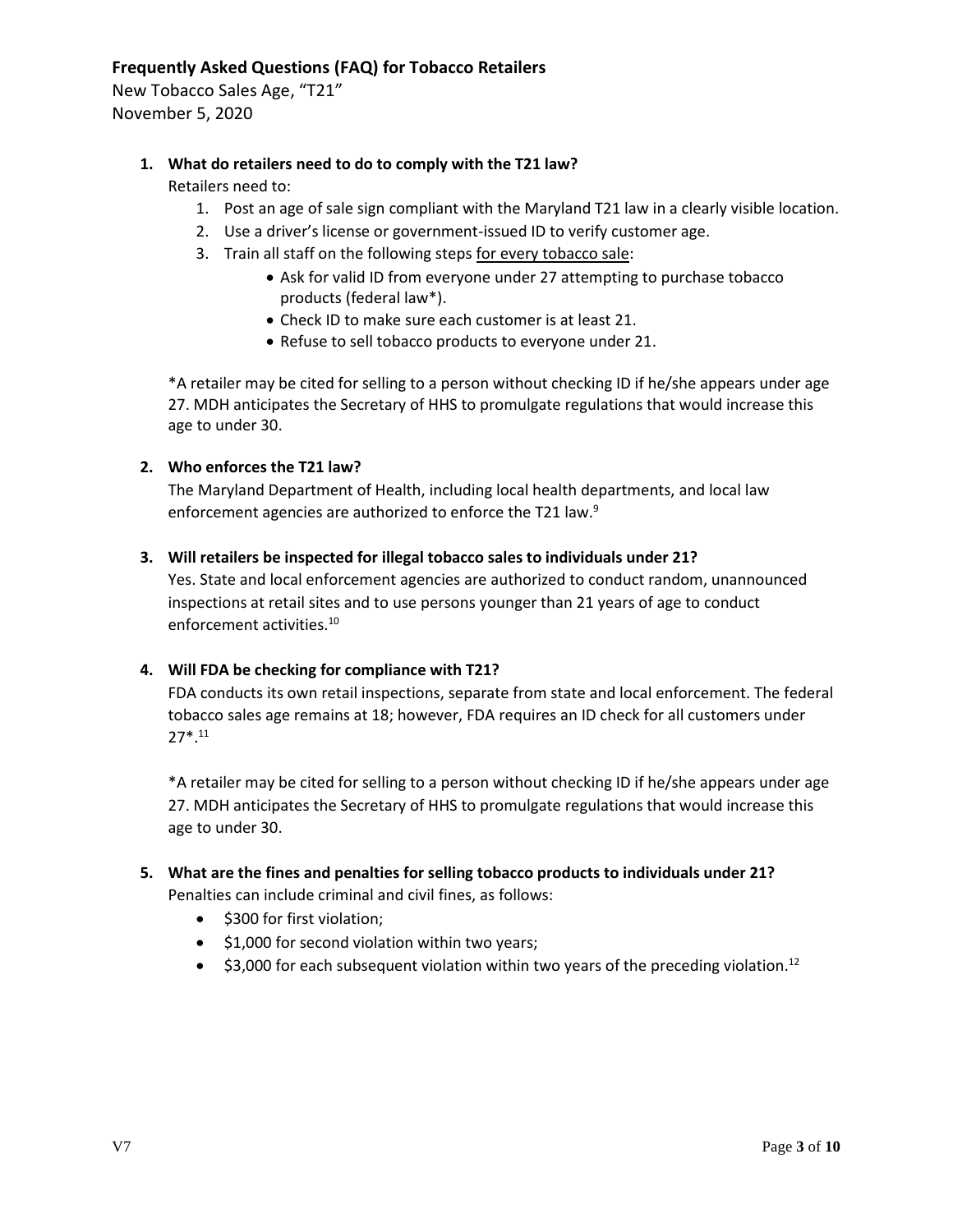New Tobacco Sales Age, "T21" November 5, 2020

# **6. Who is responsible for paying fines for T21 violations?**

Civil fines are paid by the retailer, regardless of who illegally sold tobacco.<sup>13</sup> Criminal fines are the responsibility of the individual or entity that received the criminal citation.<sup>14</sup>

- **7. If a retailer trains staff on the T21 law and the staff acknowledge this training in writing, is the retailer still liable if a staff member sells tobacco to a person under 21?**  Yes. Retailers are responsible for civil fines resulting from illegal sales at their establishment. Free training materials are available 24/7 at [www.NoTobaccoSalesToMinors.com.](http://www.notobaccosalestominors.com/)
- **8. Does the federal T21 law apply to local jurisdictions that have an ordinance stating the minimum age of sale for tobacco products is 18 years of age?**

Yes. The federal T21 law applies in every jurisdiction. Local tobacco sales laws may additionally be enforced.

**9. Does the T21 law change the age of sale for other CBD products such as topicals or sublinguals?**

The T21 law prohibits the sale of tobacco- and nicotine-derived products as well as the sale of electronic smoking devices and any substance aerosolized or vaporized during the use of a such device, to anyone under 21. For questions on the sale of specific CBD products, contact your legal counsel for current information. Questions related medical marijuana (aka, medical cannabis) should be directed to the Maryland Cannabis Commission at <https://mmcc.maryland.gov/Pages/home.aspx>

# **10. Is the new IQOS device covered under the T21 law?**

<span id="page-3-0"></span>IQOS is a tobacco heating system intended for human inhalation. Because it contains tobacco, IQOS is covered by the T21 law and cannot be sold to individuals under 21.

**IV. Electronic Smoking Devices (e-cigarettes/vapes)**

## **1. How is an electronic smoking device (ESD) defined?**

As of October 1, 2019, an electronic smoking device (ESD) is defined as a tobacco product and includes electronic cigarettes, electronic cigars, electronic cigarillos, electronic pipes, electronic hookah, vape pens, pod devices such as JUUL®, vaping liquid and any component, part, or accessory of such a device, regardless of whether it is sold separately, including any substance intended to be aerosolized or vaporized during use of the device.<sup>15</sup>

**2. Can retailers sell non-nicotine e-cigarettes (vapes) or non-nicotine e-liquid to individuals under 21?**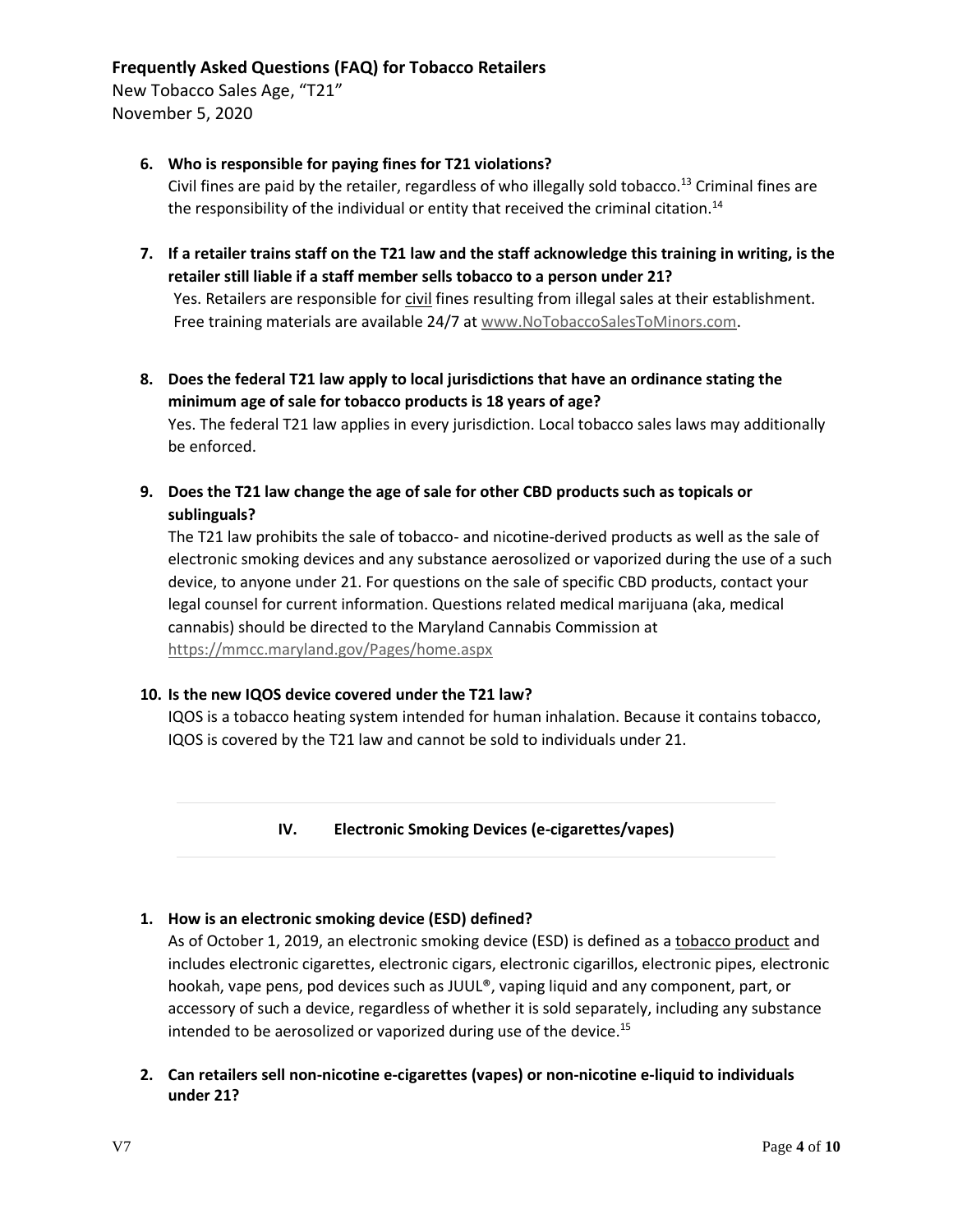New Tobacco Sales Age, "T21" November 5, 2020

> No. E-cigarettes (vapes) as well as e-liquids, regardless of nicotine content, are considered tobacco products and cannot be sold to anyone under 21.

- **3. Can retailers sell e-cigarettes (vapes) or e-liquid containing CBD to individuals under 21?** No. E-cigarettes, vapes, vaping liquids as well as any substance intended to be aerosolized or vaporized during the use of electronic smoking devices are considered tobacco products and cannot be sold to anyone under 21.<sup>16</sup>
- **4. Can retailers sell an e-cigarette, vape pen, or rolling papers for use with marijuana to someone under 21 with a medical marijuana card?** No. Maryland law prohibits retailers from selling e-cigarettes, vape pens, or rolling papers to anyone under age 21.
- **5. Can retailers sell wire, metal, or cotton designed for use in atomizers to individuals under age 21?**

No. If the wire, metal, or cotton is designed for use in an atomizer, it is considered a tobacco product under state law, which includes components, parts and accessories of tobacco products, whether or not sold separately. $17$ 

# **6. Can retailers sell shisha to individuals under 21?**

<span id="page-4-0"></span>No. Shisha is considered a tobacco product since it is made or derived from tobacco, and cannot be sold to anyone under age 21.<sup>18</sup>

**V. New Signage**

- **1. Where can retailers obtain a sign compliant with the Maryland T21 law?** Compliant signs are available to download, along with other training materials and resources at [www.NoTobaccoSalesToMinors.com.](http://www.notobaccosalestominors.com/)
- **2. Are retailers required to use the sign provided by the Maryland Department of Health?** No. Any sign that meets the legal requirements (outlined earlier) is acceptable. However, using the free sign from the Maryland Department of Health ensures the retail outlet is following the law.
- **3. What if retailers don't post a sign compliant with the Maryland T21 law?** The Office of the Comptroller has the authority over signage requirements and may enforce this provision.19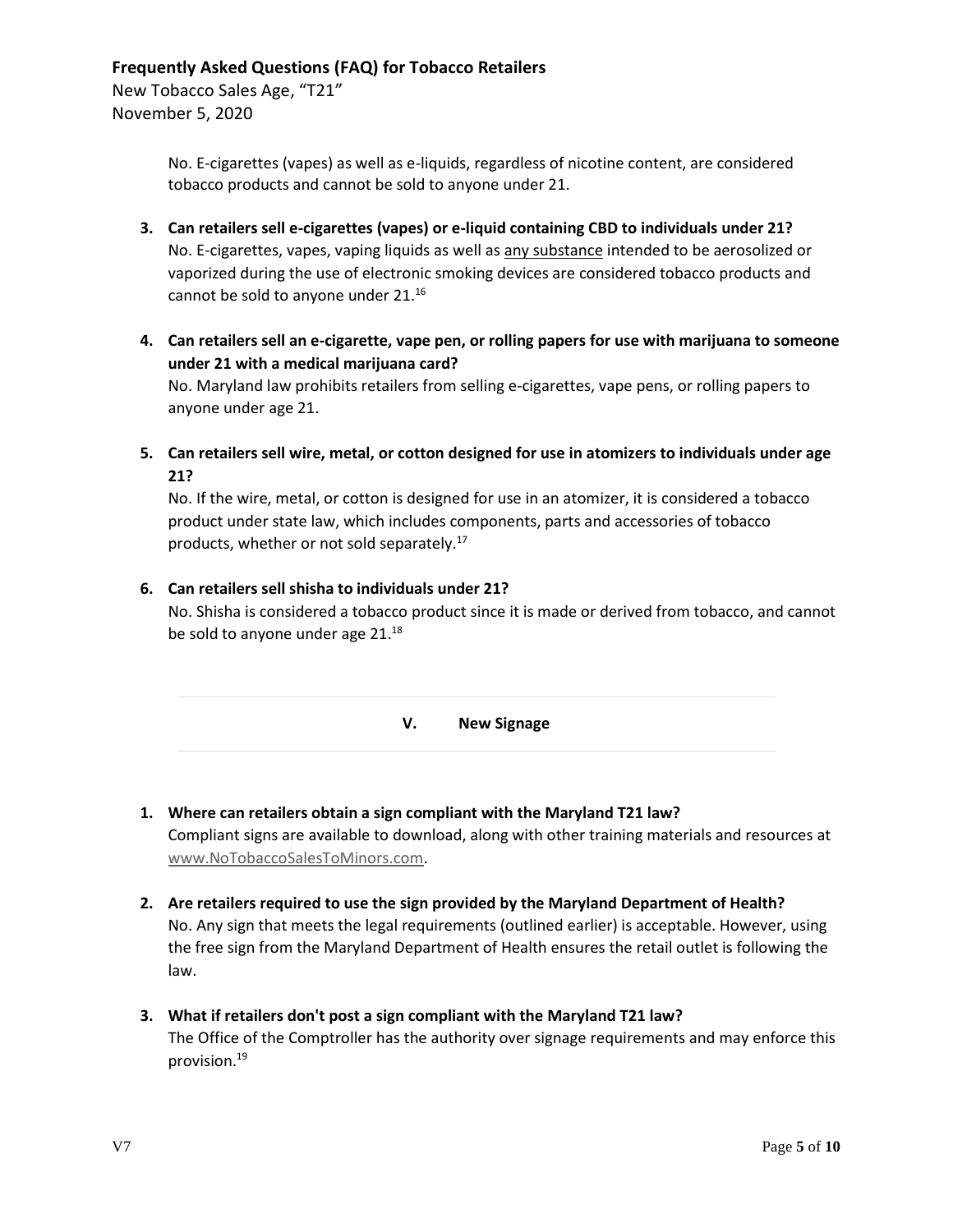New Tobacco Sales Age, "T21" November 5, 2020

<span id="page-5-0"></span>

|      | <b>Clerk Age</b><br>VI.                                                                                                                                                                                                                                                                             |  |
|------|-----------------------------------------------------------------------------------------------------------------------------------------------------------------------------------------------------------------------------------------------------------------------------------------------------|--|
| 1. . | Are clerks younger than 21 permitted to sell tobacco products?<br>Yes, clerks under 21 are permitted to sell tobacco products. If the clerk is under 18 years of age,<br>they must obtain a work permit from the Maryland Department of Labor before starting any job<br>in Maryland. <sup>20</sup> |  |

**VII. Checking ID**

# <span id="page-5-1"></span>**1. What is a valid ID?**

A current (not expired) driver's license or valid government-issued ID (e.g., passport). School and employer-issued ID are not acceptable.<sup>21</sup>

# **2. How should I determine if a customer is 21?**

In Maryland, the Motor Vehicle Administration (MVA) issues a vertical driver's license or ID card to persons under 21. Out-of-state driver's licenses and other forms of government-issued ID may not have a vertical orientation for persons under 21 so be sure to check date of birth. For members of the military, check the date of birth on the back of the Common Access Card to ensure age is at least 18. **In all cases, confirm that the ID matches the customer and is valid (not expired).** For more information, visit the **ID Guide** at [www.NoTobaccoSalesToMinors.com.](file://///fha-hv-fs1/Office/Tobacco/T-21%20Implementation/FAQ/Current/www.NoTobaccoSalesToMinors.com)

# **3. Are there calendars available to verify a customer is 21?**

FDA is providing free digital calendars that can be adjusted for T21 age verification. If you have not received a digital calendar, you can order one at [https://digitalmedia.hhs.gov/tobacco/print\\_materials/RE-26.](https://digitalmedia.hhs.gov/tobacco/print_materials/RE-26)

## **4. Can retailers accept government-issued ID from other countries?**

<span id="page-5-2"></span>Government-issued ID from other countries, such as passports, are acceptable, provided you can properly verify the ID is valid (non-expired), a photo is present, and you are able to determine customer age.

## **VIII. Tobacco Treatment Products**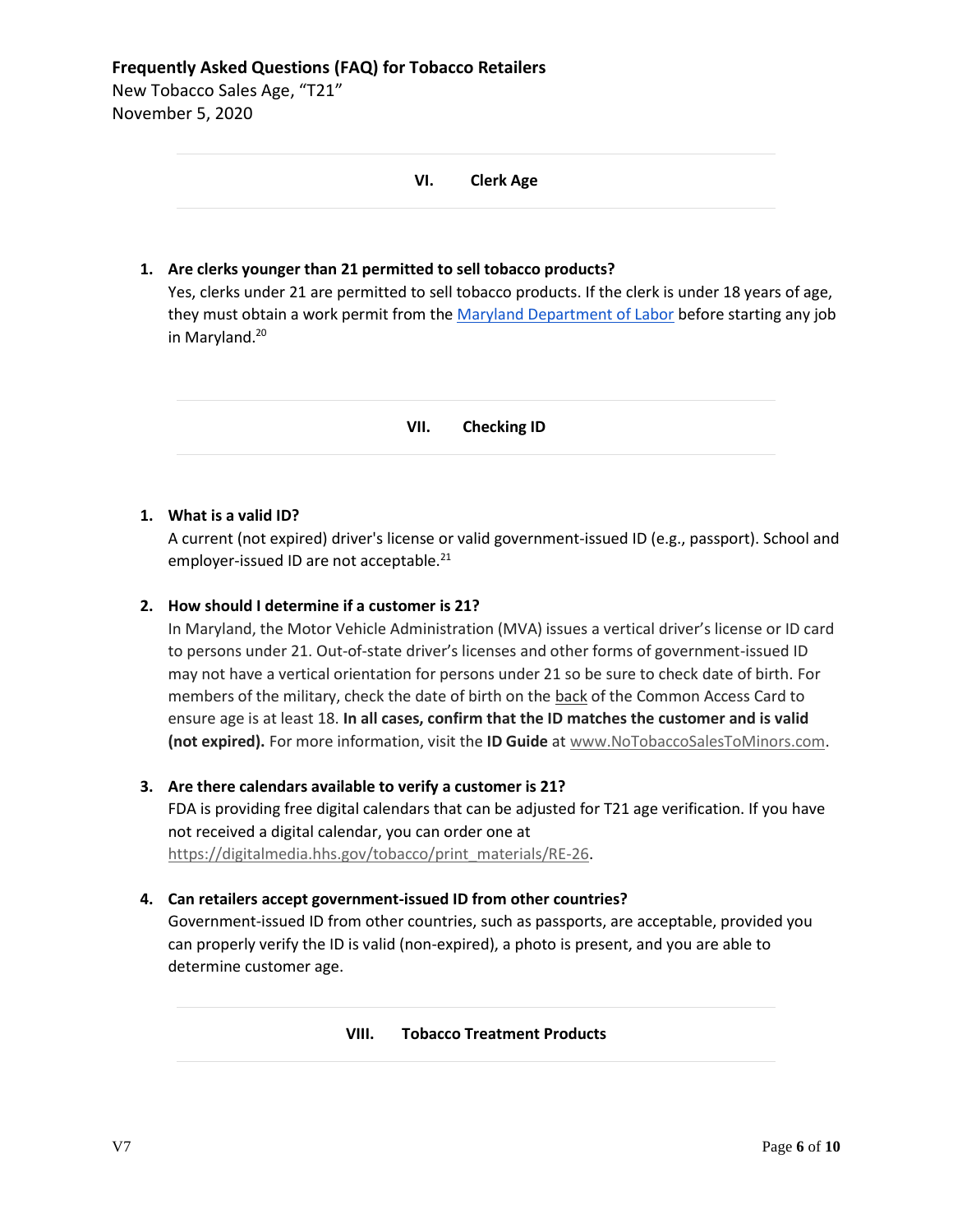New Tobacco Sales Age, "T21" November 5, 2020

> **1. Can retailers sell tobacco treatment products such as the patch, gum, or lozenge to individuals under 21?**

Over-the-counter FDA-approved tobacco treatment (aka, cessation) aids may be sold to individuals who are 18 and older; anyone under 18 needs a physician prescription for tobacco treatment products. 22

## **2. Where can I find resources for quitting tobacco use?**

Free posters, wallet cards, and other materials can be downloaded – or shipped to your retail location at no cost. Visi[t www.smokingstopshere.com.](http://www.smokingstopshere.com/) Additionally, the Maryland Tobacco Quitline (1-800-QUIT-NOW) is a free service available 24/7 to Marylanders ages 13 and older who are ready to quit use of any tobacco product, including e-cigarettes. Callers ages 18 and older may be eligible for free nicotine replacement therapy (e.g., patch, gum, lozenge).

<span id="page-6-0"></span>

| <b>Licenses</b><br>IX. |
|------------------------|
|------------------------|

- **1. What are the current tobacco license fees?** Find current information on tobacco license fees at [https://taxes.marylandtaxes.gov/Business\\_Taxes/General\\_Information/Business\\_Tax\\_Forms\\_an](https://taxes.marylandtaxes.gov/Business_Taxes/General_Information/Business_Tax_Forms_and_Instructions/Tobacco_Tax_Forms/) d Instructions/Tobacco Tax Forms/
- **2. Since ESDs or vapes are now considered tobacco products – as a vape shop vendor or ESD retailer, can I continue to use my existing license?**

<span id="page-6-1"></span>Yes. The T21 law has not changed the type of license required to continue selling your retail products (e.g., ESDs/vapes, cigarettes, cigars).

**X. Military**

## **How does the federal Tobacco 21 law impact Maryland's military exemption?**

The federal Tobacco 21 law went into effect immediately upon signing on December 20, 2019. This law does not include a military exemption. In order to be compliant with the federal law, Maryland retailers should no longer sell tobacco products to any military member who is 18-20 years old. No tobacco products may be sold to anyone under 21 years of age – no exceptions.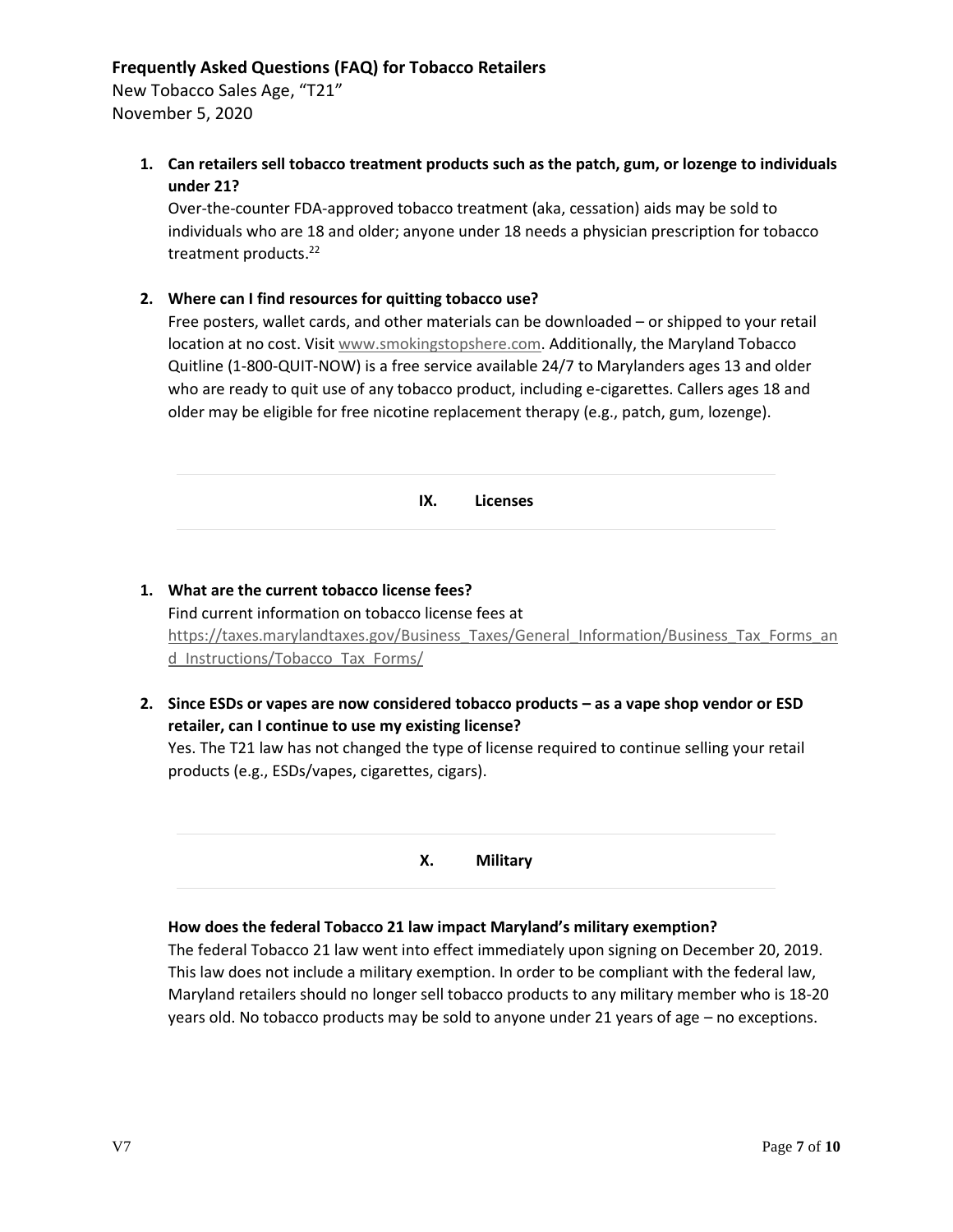<span id="page-7-0"></span>New Tobacco Sales Age, "T21" November 5, 2020

## **XI. Other Questions**

# **1. When and how are retailers notified of the new T21 law?**

The Maryland Department of Health, Center for Tobacco Prevention and Control (CTPC), mailed information and new T21 compliant signs to licensed tobacco retailers across the state. Free T21 compliant signs and training materials are also available for download at [www.NoTobaccoSalesToMinors.com.](http://www.notobaccosalestominors.com/)

## **2. Are there penalties for individuals under 21 who attempt to purchase tobacco products?**

No. As of October 1, 2019, there are no penalties for underage purchase or possession of tobacco.<sup>23</sup> Youth purchase and possession laws have not been shown to be effective in reducing youth access and may unfairly target certain groups, including minority groups.

## **3. How do I report an illegal tobacco sale?**

If an illegal sale is suspected, violation concerns can be reported to local law enforcement, your local health department, or the Maryland Department of Health at 1-866-703-3266. These reports may be given anonymously.

## **4. Who does retailer refer to?**

For these purposes, a retailer is the same as a licensee or owner.

## **5. Where can I find additional information?**

Visit [www.NoTobaccoSalesToMinors.com.](http://www.notobaccosalestominors.com/) The Maryland Department of Health will continue to update this site with new information.

# **6. Who can I contact with additional questions?** Contact the Maryland Department of Health at [MDH.NoTobaccoSalesToMinors@maryland.gov.](mailto:MDH.NoTobaccoSalesToMinors@maryland.gov)

# **7. Where can I get a copy of the Maryland T21 law?** [http://mgaleg.maryland.gov/2019RS/chapters\\_noln/Ch\\_396\\_hb1169E.pdf](http://mgaleg.maryland.gov/2019RS/chapters_noln/Ch_396_hb1169E.pdf)

## **8. Do customers of medical marijuana dispensaries need to be 21?**

All questions regarding medical marijuana (aka, cannabis) should be directed to the Maryland Cannabis Commission a[t https://mmcc.maryland.gov/Pages/home.aspx.](https://mmcc.maryland.gov/Pages/home.aspx)

**9. Are vape and tobacconist shops considered essential businesses during the COVID-19 pandemic?**

In response to the ongoing COVID-19 pandemic, Governor Hogan issued an Executive Order on March 19, 2020 regarding the closure of non-essential businesses.<sup>24</sup> This Executive Order was put into place for the health and well-being of all Marylanders and refers to federal guidance on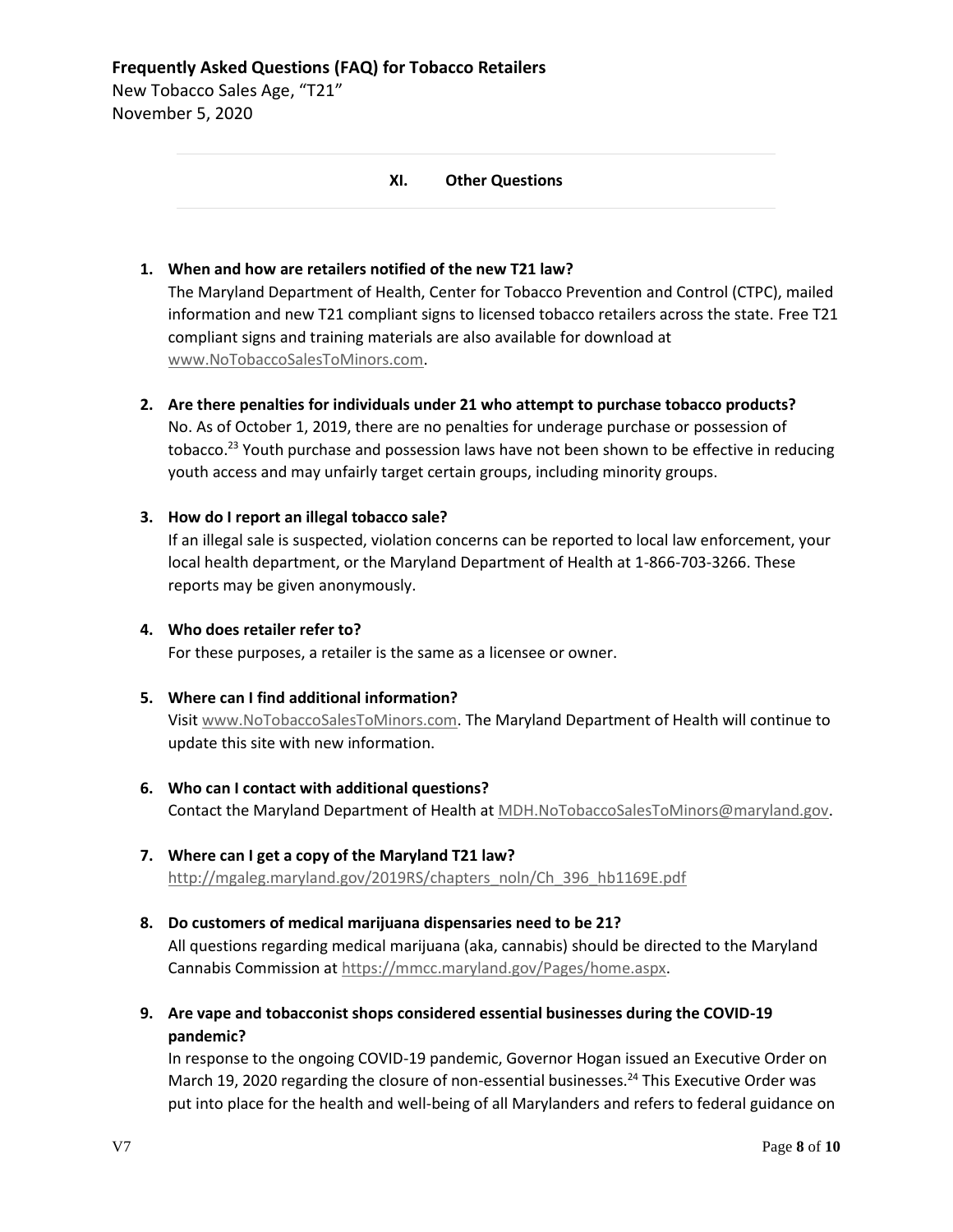New Tobacco Sales Age, "T21" November 5, 2020

> the issue of essential and non-essential businesses: [https://www.cisa.gov/identifying-critical](https://www.cisa.gov/identifying-critical-infrastructure-during-covid-19)[infrastructure-during-covid-19.](https://www.cisa.gov/identifying-critical-infrastructure-during-covid-19) **This list does not include vaping and/or tobacco establishments as essential businesses.**

> With this potential reduced access, free assistance to help Maryland residents quit any tobacco use, including smoking and vaping is available. The Maryland Tobacco Quitline, 1-800-QUIT-NOW, offers phone, web, and text message support 24/7 and free nicotine replacement therapy (e.g. patches and gum), to all Marylanders 13 and older. More information can be found at [www.SmokingStopsHere.com.](file:///G:/T-21%20Implementation/FAQ/Current/www.SmokingStopsHere.com)

For more information about the COVID-19 pandemic, please visit: [https://coronavirus.maryland.gov/.](https://coronavirus.maryland.gov/)

<sup>&</sup>lt;sup>1</sup> HB 1169, Chapter 396 of Acts of 2019, available at<http://mgaleg.maryland.gov/webmga/frm1st.aspx?tab=home> <sup>2</sup> Center for Tobacco Products, Newly Signed Legislation Raises Federal Minimum Age of Sale of Tobacco Products to 21, FDA, Accessed 24January2020 at [https://www.fda.gov/tobacco-products/ctp-newsroom/newly-signed-](https://www.fda.gov/tobacco-products/ctp-newsroom/newly-signed-legislation-raises-federal-minimum-age-sale-tobacco-products-21)

[legislation-raises-federal-minimum-age-sale-tobacco-products-21](https://www.fda.gov/tobacco-products/ctp-newsroom/newly-signed-legislation-raises-federal-minimum-age-sale-tobacco-products-21)

 $3$  Bus Reg 16-3A-01, 16.7-101, Crim Law 10-101, Health Gen 13-1001, Local Gov 1-1201, available at <http://mgaleg.maryland.gov/webmga/frm1st.aspx?tab=home>

<sup>4</sup> Bus Reg 16-209, 16.5-214.1, 16.7-204.1 available at

<http://mgaleg.maryland.gov/webmga/frm1st.aspx?tab=home>

<sup>5</sup> Surgeon General's Advisory About E-Cigarettes, Accessed 20June2019 at [https://e-](https://e-cigarettes.surgeongeneral.gov/documents/surgeon-generals-advisory-on-e-cigarette-use-among-youth-2018.pdf)

[cigarettes.surgeongeneral.gov/documents/surgeon-generals-advisory-on-e-cigarette-use-among-youth-2018.pdf](https://e-cigarettes.surgeongeneral.gov/documents/surgeon-generals-advisory-on-e-cigarette-use-among-youth-2018.pdf)

<sup>&</sup>lt;sup>6</sup> Surgeon General's Advisory About E-Cigarettes, Accessed 20June2019 at [https://e-](https://e-cigarettes.surgeongeneral.gov/documents/surgeon-generals-advisory-on-e-cigarette-use-among-youth-2018.pdf)

[cigarettes.surgeongeneral.gov/documents/surgeon-generals-advisory-on-e-cigarette-use-among-youth-2018.pdf](https://e-cigarettes.surgeongeneral.gov/documents/surgeon-generals-advisory-on-e-cigarette-use-among-youth-2018.pdf)  $^7$  NAP, Public Health Implications of Raising the Minimum Age of Legal Access to Tobacco Products 2015,

[http://www.nationalacademies.org/hmd/~/media/Files/Report%20Files/2015/TobaccoMinAge/tobacco\\_minimum\\_a](http://www.nationalacademies.org/hmd/~/media/Files/Report%20Files/2015/TobaccoMinAge/tobacco_minimum_age_report_brief.pdf) [ge\\_report\\_brief.pdf](http://www.nationalacademies.org/hmd/~/media/Files/Report%20Files/2015/TobaccoMinAge/tobacco_minimum_age_report_brief.pdf)

<sup>8</sup> For a current list of T21 states and localities, visit

[https://www.tobaccofreekids.org/assets/content/what\\_we\\_do/state\\_local\\_issues/sales\\_21/states\\_localities\\_MLSA\\_](https://www.tobaccofreekids.org/assets/content/what_we_do/state_local_issues/sales_21/states_localities_MLSA_21.pdf) [21.pdf](https://www.tobaccofreekids.org/assets/content/what_we_do/state_local_issues/sales_21/states_localities_MLSA_21.pdf)

 $9$  Health Gen 24-305, 24-307; Crim Law 10-107 available at

<http://mgaleg.maryland.gov/webmga/frm1st.aspx?tab=home>

<sup>10</sup> Bus Reg 16-308-2, 16-308.2, 16.5-214.1, 16.5-217.1, 16.7-213.1; Health Gen 24-307; Crim Law 10-107 available at<http://mgaleg.maryland.gov/webmga/frm1st.aspx?tab=home>

<sup>&</sup>lt;sup>11</sup> For more information visi[t https://www.fda.gov/tobacco-products/compliance-enforcement-training/retail-sales](https://www.fda.gov/tobacco-products/compliance-enforcement-training/retail-sales-tobacco-products#sellingtobacco)[tobacco-products#sellingtobacco](https://www.fda.gov/tobacco-products/compliance-enforcement-training/retail-sales-tobacco-products#sellingtobacco)

 $12$  Crim Law 10-107; Health Gen 24-305, 24-307 available at

<http://mgaleg.maryland.gov/webmga/frm1st.aspx?tab=home>

<sup>13</sup> Health Gen, 24-305 or 24-307 available a[t http://mgaleg.maryland.gov/webmga/frm1st.aspx?tab=home.](http://mgaleg.maryland.gov/webmga/frm1st.aspx?tab=home)

<sup>&</sup>lt;sup>14</sup> Crim Law 10-107 available at<http://mgaleg.maryland.gov/webmga/frm1st.aspx?tab=home>

<sup>15</sup> Bus Reg 16.7-101 available at<http://mgaleg.maryland.gov/webmga/frm1st.aspx?tab=home>

<sup>&</sup>lt;sup>16</sup> Bus Reg 16.7-101 available at<http://mgaleg.maryland.gov/webmga/frm1st.aspx?tab=home>

<sup>&</sup>lt;sup>17</sup> Bus Reg 16.7-101 available at<http://mgaleg.maryland.gov/webmga/frm1st.aspx?tab=home>

<sup>&</sup>lt;sup>18</sup> Bus Reg 16-3A-01, 16.7-101, Crim Law 10-101, Health Gen 13-1001, Local Gov 1-1201, available at <http://mgaleg.maryland.gov/webmga/frm1st.aspx?tab=home>

<sup>19</sup> Bus Reg 16-209 available at<http://mgaleg.maryland.gov/webmga/frm1st.aspx?tab=home>